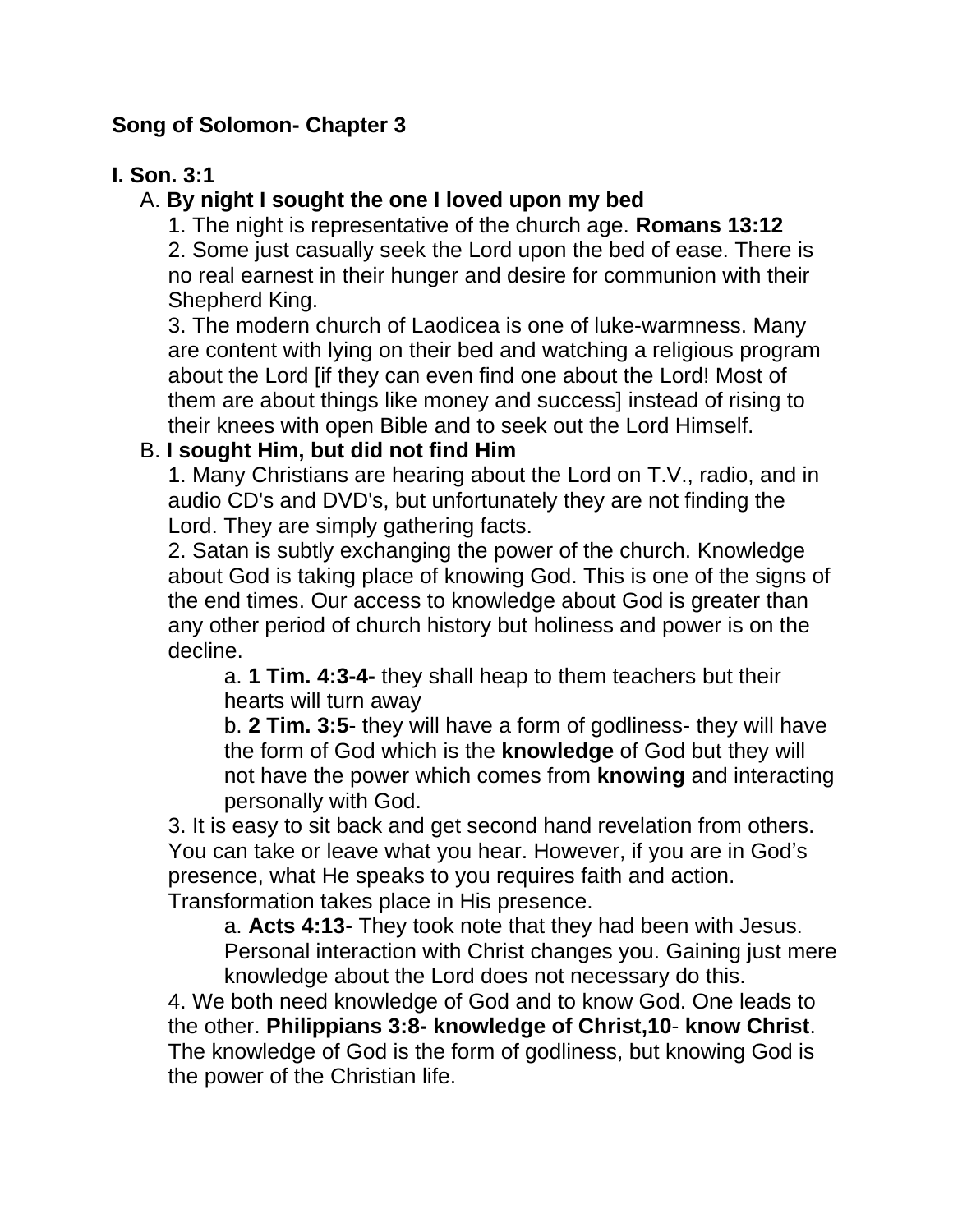# **II. Son. 3:2**

# A. **I will rise now**

1. There comes a time when our hunger and need for the presence of the Lord Himself is stronger than our complacency. There is a time that we must say, I will arise **now**.

a. The prodigal son came to this point- **Luke 15:18**- I will rise...

# B. **and go about the city**

1. the city is a place of the masses of people

2. Christians usually follow the crowds and the latest moves of God to find Christ.

3. They seek after the latest and greatest popular speakers to find Christ

4. These things are not bad in themselves but if that is as far as one goes in their relationship with the Lord they will be left with just form without true godliness and power. Genuine life is experienced from an intimate encounter with Christ Himself in prayer and personal mediation on the Word of God and not just from second hand revelation of God through other people- no matter how anointed they are.

# C. **in the streets and in the squares I will seek the one I love**

1. the streets and squares are the places of popular opinion- which may be or may not be the truth. We need to come to Christ our self and interact with the Truth Himself. **John 14:6**

# D. **I sought Him, but I did not find Him**

1. We will not find Christ following the crowd and looking to people to reveal Him to us. We will not find Him in popular opinion. We must not rest until we touch Him personally!

# **III. Son. 3:3**

# A. **The watchmen who go about the city found me**

1. The watchmen are the leaders in the church.

2. God has divinely placed spiritual leaders about the church to guide Christians to Christ so that they can receive from Him. Unfortunately, all that many do is give them facts about the Lord and His Word. They do not show them how to find Him themselves. Instead of leading young ones to the Lord, they make people dependent upon them.

# B. **Have you seen the one I love?**

1. Apparently they had not, because she leaves them and continues the search herself.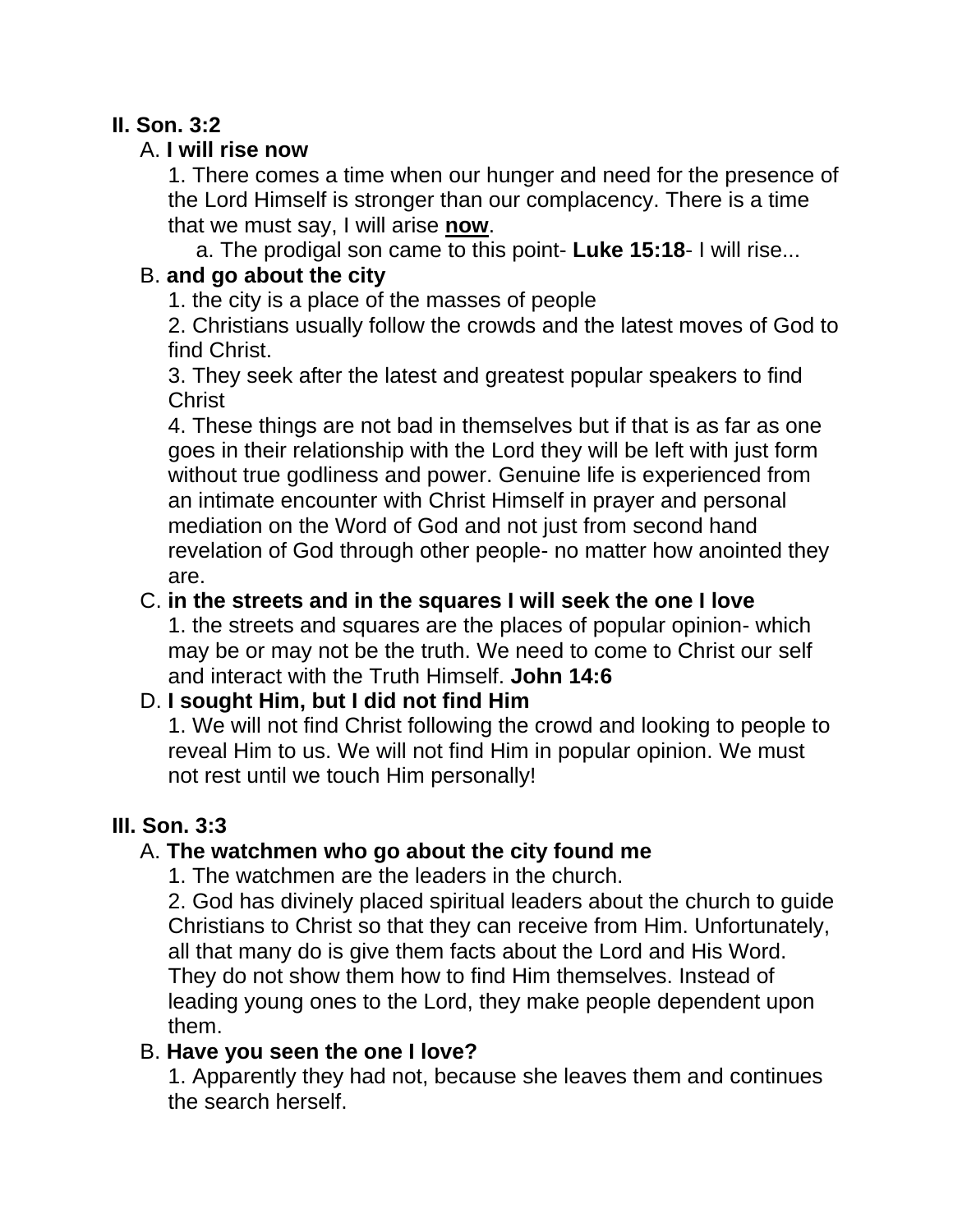2. It is sad that many watchmen or leaders in the church have not seen the Lord lately themselves! They are not looking for Him either. Notice that the watchmen found her. Instead of searching for Christ themselves they are out looking for people that will come follow them and help them build their ministry. This is a grievous thing.

### **IV. Son. 3:4**

# A. **Scarcely when I had passed them by**

1. There comes a time when you need to pass on past just hearing from people about the Lord. As soon as she went on beyond these watchmen in her personal search for her Shepherd King- she found Him!

2. Do not misunderstand. We need to be in a church with a pastor and be submitted to spiritual leadership. However, they are there to lead you to a personal relationship with Christ yourself. They should be teaching you how to pray and trust Christ yourself. They should be teaching you how to study the bible for yourself and the importance of mediation of the Word. They should be teaching you how to worship as a lifestyle.

3. Christianity is not a religion based upon rules and facts about God. **It is a personal relationship with a living person- Jesus Christ**. It is a growing trend for Christians to **only** get spiritual input from ministers and through different forms of media instead of from the Lord Himself - in His Word and prayer. This is the reason for the weakness and pitifulness of many Christians lives. It is the reason for powerlessness over sin and moral decay that is prevalent in our churches. It is the reason for the luke-warmness among the saints of God.

4. God is telling us to repent and rise up and seek Him! He is not far from any of us.

#### **V. Son. 3:5- The Shepherd King to daughters of Jerusalem/church** A. **I charge you O daughters of Jerusalem**

1. This admonition was given earlier. Again the Shepherd King gives a stern warning to the daughters of Jerusalem which represent the church.

#### B. **by the gazelles and does of the field**

- 1. These must be wooed with caution, patience, and gentleness.
- C. **do not stir up or arouse love before it pleases**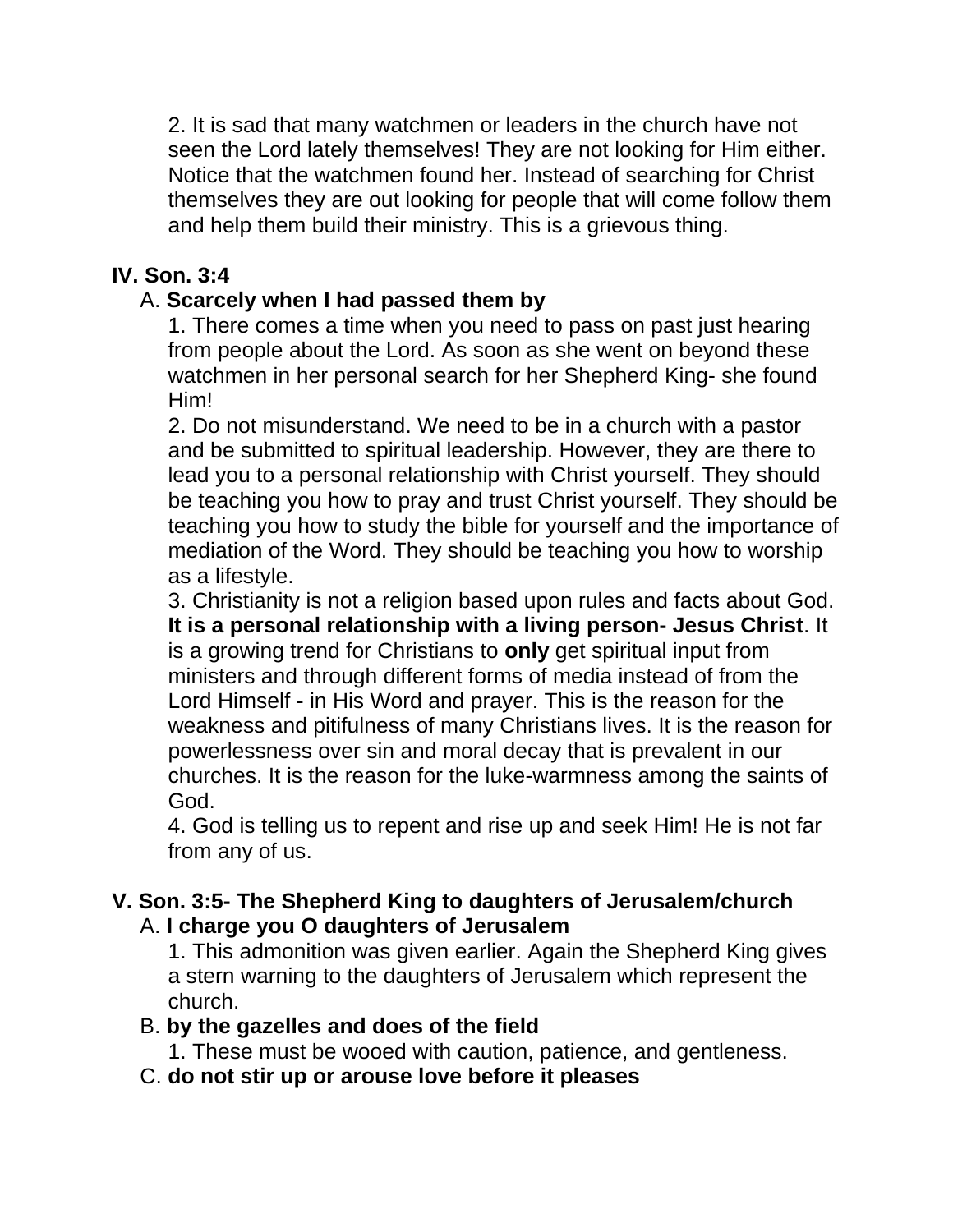1. We are not to pressure or berate believers into seeking the Lord. This must come from within them. No one can force anyone to seek and pursue the Lord. The Lord will not even do this to us! This practice is common place in too many churches. The Lord gives a stern warning against this. He hates it!

### **VI. Son. 3:6- narrator**

# A. **Who is this coming out from the wilderness?**

1. This question is asked twice in the Song of Solomon. **See 8:5**

2. The answer here to this question is the **Shepherd King- Jesus Christ**

3. The answer in chapter 8:5 is **the believer**.

4. Jesus came up and out of the wilderness successfully and we come out in and through Him!

5. Adam was cast out into the wilderness because he succumbed to Satan in Paradise and he broke the command of God.

6. Jesus was led by the Spirit into the wilderness to gain victory over Satan by keeping the commands of God. He came out of the wilderness full of the power of the Spirit. **Luke 4:1-14**. Jesus came into to this wilderness [Earth] so that in and through Him we would come up out of the wilderness and have access once again to Paradise!

# B. **Like pillars of smoke**

1. The pillar of smoke represented the Holy Spirit in the OT. Jesus was led into the wilderness by the Spirit to defeat Satan's temptations to sin and to keep the commandments of God in our behalf. Jesus successfully withstood Satan's temptations of the lust of the flesh, lust of the eyes, and the pride of life- the very temptations Adam and Eve failed.

C. **Perfumed with myrrh and frankincense**- These were bitter substances that when put under fire gave off an aromatic and a wonderful scent. Both of these were extracted from piercing a tree and tears would come out and harden. These would be ground to powder and burnt. On the cross Jesus was pierced and through His tears and suffering He was crushed for us. His perfections arose to God has a sweet smell- a satisfying smell.

1. These two perfumes represent the perfect life and death of Jesus Christ. Christ was tempted in the fiery wilderness for us. His absolute perfections were seen by the enemy and God. He came out of it smelling like a rose. Also upon the cross Jesus gave Himself as a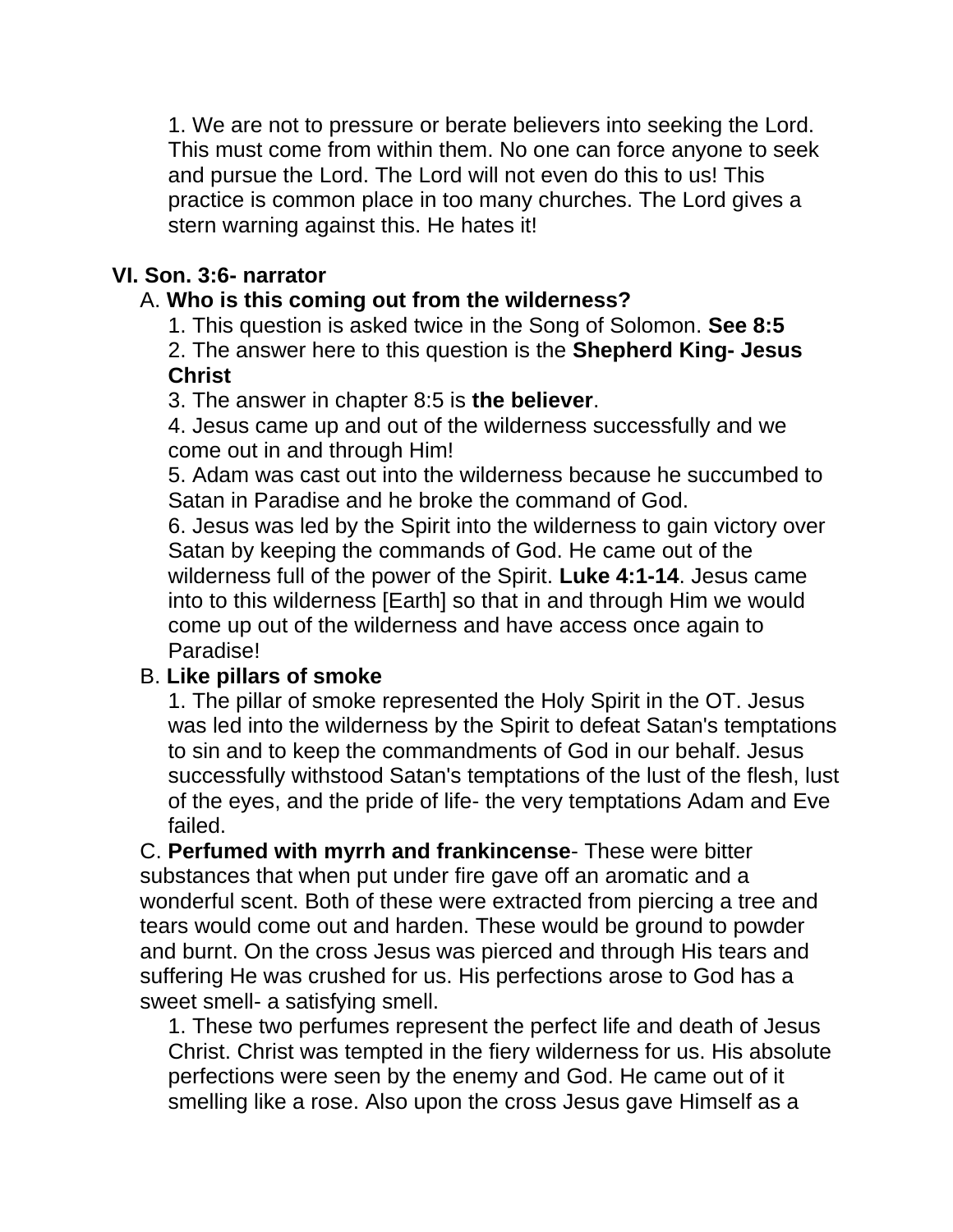whole burnt offering unto the Lord. On the cross the fire of God's judgment fell on Jesus. His perfections arose to the Father as incense. It was a soothing aroma unto the Lord. **Eph. 5:2** Jesus did everything for us and as us, so that his perfections are seen has ours because he died as our representative.

#### D. **with all the merchant's fragrant powders**

1. All the facets of Christ's perfections given up on the cross for us are represented by this phrase- "**ALL** the merchant's fragrant powders". All the fragrant powders of the Earth can't begin to display all of perfections of Christ's life. All these have ascended to God in our behalf.

2. In the OT there were 5 major sacrifices- **burnt, grain, peace, sin, tresspass offering**- The first three represent Jesus' perfect life. The last two represents Him becoming sin and bearing our sins. **Notice it took more sacrifices** to picture His perfect life than it took to picture Him as our sin bearer. This means Christ's perfections and holiness is greater than our sin! Hallelujah! **Christ is greater than our sin**!

E. Many people are in a wilderness of sin, bondage, and lack. They are endeavoring to defeat the enemy on the wrong basis. Most of us have been taught that we must quote the Word of God against the enemy to successfully win against him. Well, that is how Jesus did it right? It is interesting to note that Jesus quoted from the Law of Moses in all three recorded temptations from the enemy. Why did He do this? It is because Jesus came to earth to fulfill and keep God's commands for us because we had broken them! He was fulfilling the Law by His observance of them. In quoting and obeying the Law, Jesus was defeating Satan! Many Christians fail to experience victory against the enemy and against sin because they try to do what Jesus did. **When temptation comes they quote and try to stand on the Law**. This is sure grounds for our defeat. Instead of quoting and standing on the Law we must **quote and stand on grace**. When we confess and stand on the fact that we are in Christ and through Him he has fulfilled the Law for us and through Him we have been set free from sin, bondage, and lack then we will see the enemy flee. We will come out of the wilderness when we see who we are in Christ and stand in faith in this revelation. Jesus has come out of the wilderness in victory. We have also **in Him**! When we believe this, speak this, and act upon this we will come up out of the wilderness in the power of the Spirit! We overcome through our union with Christ our Shepherd King!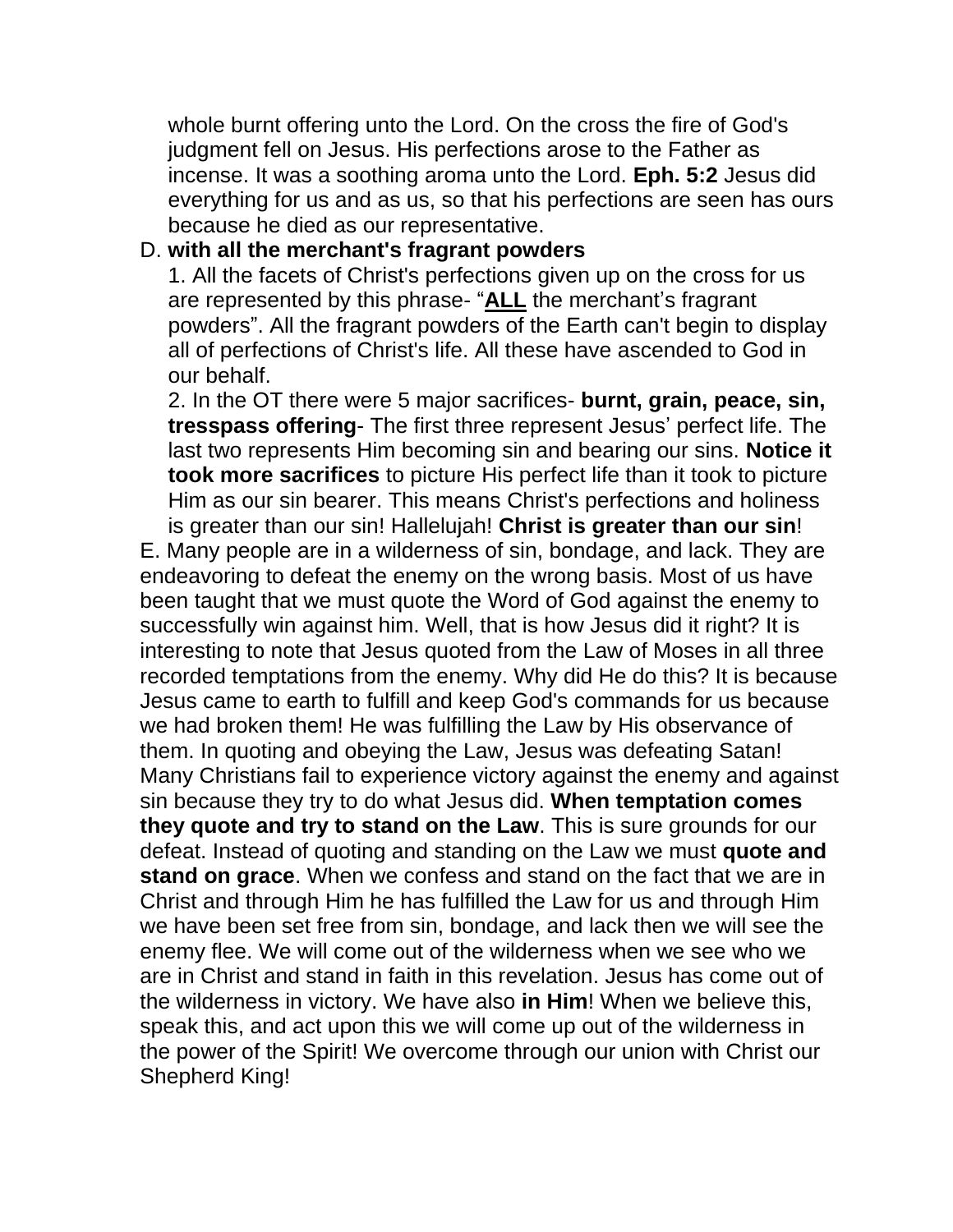### **VII. Son. 3:7- narrator**

### A. **Behold, it is Solomon's couch**

1. Behold means **look**! This is the answer to the question in the previous verse. This is the One coming out of the wilderness. It was the Shepherd King- Solomon, which is a **type of Christ**! 2. He came out of the wilderness reclining! This was the secret of the

victory of Jesus Christ over the enemy. Jesus did not keep from sin and overcome the enemy in His own effort. He did it by resting and reclining on the grace of His Father! This is also how we overcome but resting and reclining upon the grace of the Lord Jesus Christ.

a. Jesus did everything He did by resting and drawing upon His

#### Father- **John 5:30, John 8:28, John 14:10**

3. We will come out of our wilderness when we rely on being in Christ the One who **has** gained us the victory over sin, Satan, and the world.

### B. **with sixty valiant men around it**

1. Sixty is **ten times six**- **Ten** in the Bible speaks of trial and testing. **Six** stands for man.

2. Jesus was fully tested and tried as a man and was found to be totally perfect. He satisfied God's holy demands which He had for mankind. When we accept the gift of righteousness we will find victory. If we try to establish it by our works we will stand defeated and condemned.

3. Jesus was victorious over every test and trial of Satan and by men by resting upon the grace of His Father.

# C. **of the valiant of Israel**

1. Valiant means **strong warrior**. Jesus was the strong warrior that won the victory for us at the cross and resurrection!

#### **VIII. Son. 3:8- narrator**

# A. **They all hold swords- [referring to the sixty men]**

1. Jesus overcomes all by the sword of His mouth- **Rev. 2:16, Rev. 19:15, Rev. 19:21**

2. We overcome when we wield the sword of the Word of His Grace

#### B. **Every man has his sword on his thigh**

1. Solomon's soldiers were always on guard ready for a revolt.

2. Even though Jesus has won us the victory, Satan still tries to attack us and take our victory from us. We must stand vigilant against Him ready to use the Word of His Grace against him.

#### C. **because of the fear in the night**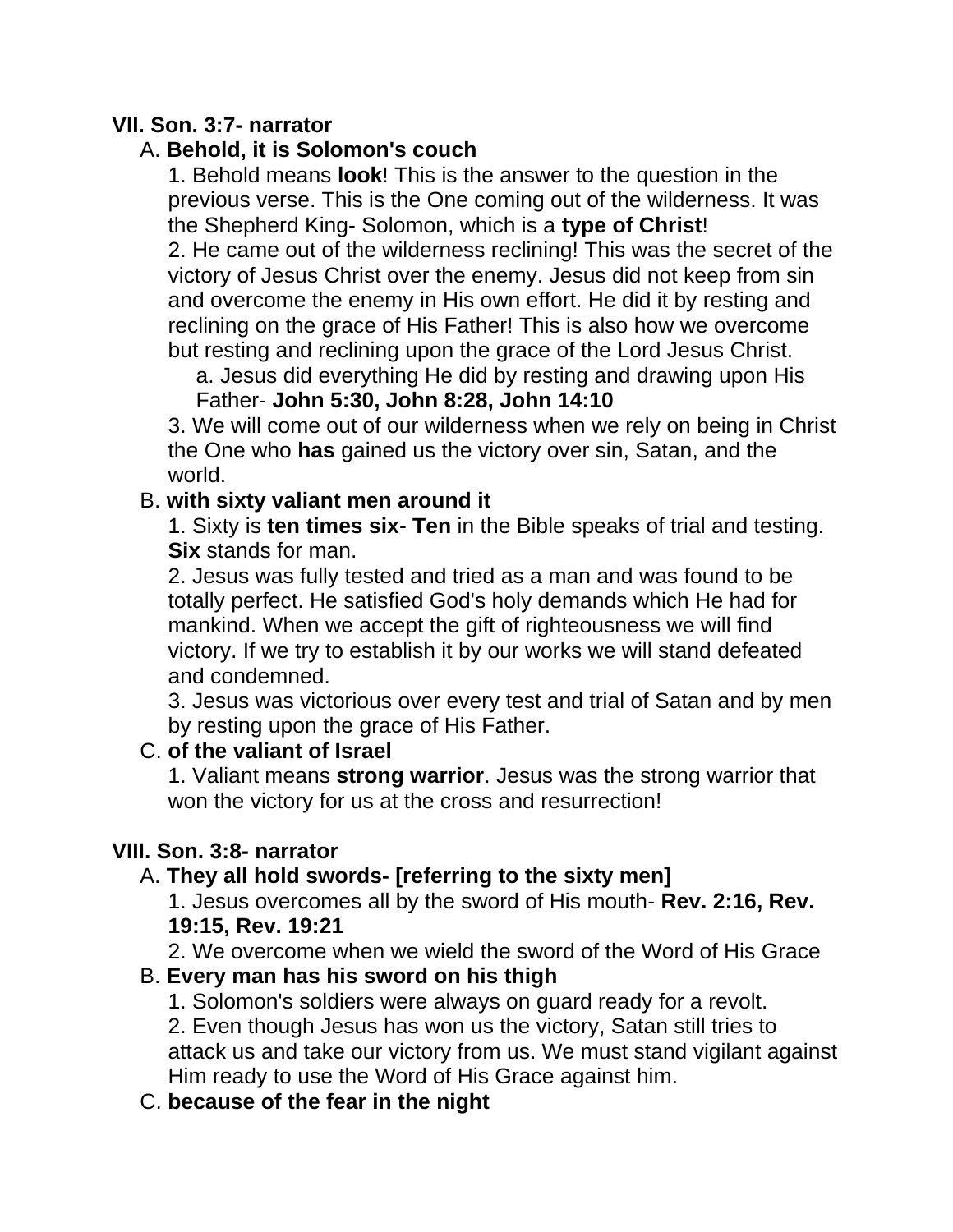1. We are living in the night and in the darkness of this world. We have no need to fear in the night as Solomon's guards did, but we do need to stand vigilant and be careful.

### **IX. Son. 3:9- narrator**

# A. **of the wood of Lebanon Solomon made himself a chariot**

1. A chariot was what warriors rode to war in.

2. Jesus was a warrior. Jesus made Himself a chariot of wood. This speaks of the cross. Jesus was not murdered. He willingly laid down His life upon the cross for us. He was the author and maker of this chariot that would carry Him to victory on the greatest battlefield of all time! He conquered resting upon His wooden cross.

### **X. Son. 3:10- narrator**

### A. **He made the pillars thereof with silver**

1. pillars means support beams. The pillars of Christ's chariot were made of silver. Silver in the Bible represents redemption. Jesus' sacrifice for us as the perfect lamb was the basis for our redemption and ultimately the basis for victory over Satan Himself

### B. **The bottom was made of gold**

1. Gold represents what is Divine in the Bible. The plan of redemption and the victory gained at the cross was of God's design. The foundation of our victory and freedom is the Divine plan of redemption. We will not experience victory any other way. It is by the finished work of Christ- the God/man- in which we must stand to see victory. If we stand on our own performance, imperfect obedience, or merits we will only find defeat. These are man's plans for freedom and victory but they are completely insufficient.

# C. **the covering of it is purple**

1. Purple is the color for royalty in the Bible. Through the cross Jesus was raised and declared the King of Kings and Lord of Lords. We are in Him and now reign in life through Him. He is our Lord. He is our covering and protection from the enemy.

#### D. **the midst of it being paved with love**

1. What paved the way to the cross of Christ was His great love for us! God so loved the world that He gave His only Son for us. **John 3:16**

2. Because of Christ's love for us He gave Himself up on the cross. **Romans 5:9** Victory over sin, Satan, and the world was paved with the love of our redeemer for us. Praise His name forever more!